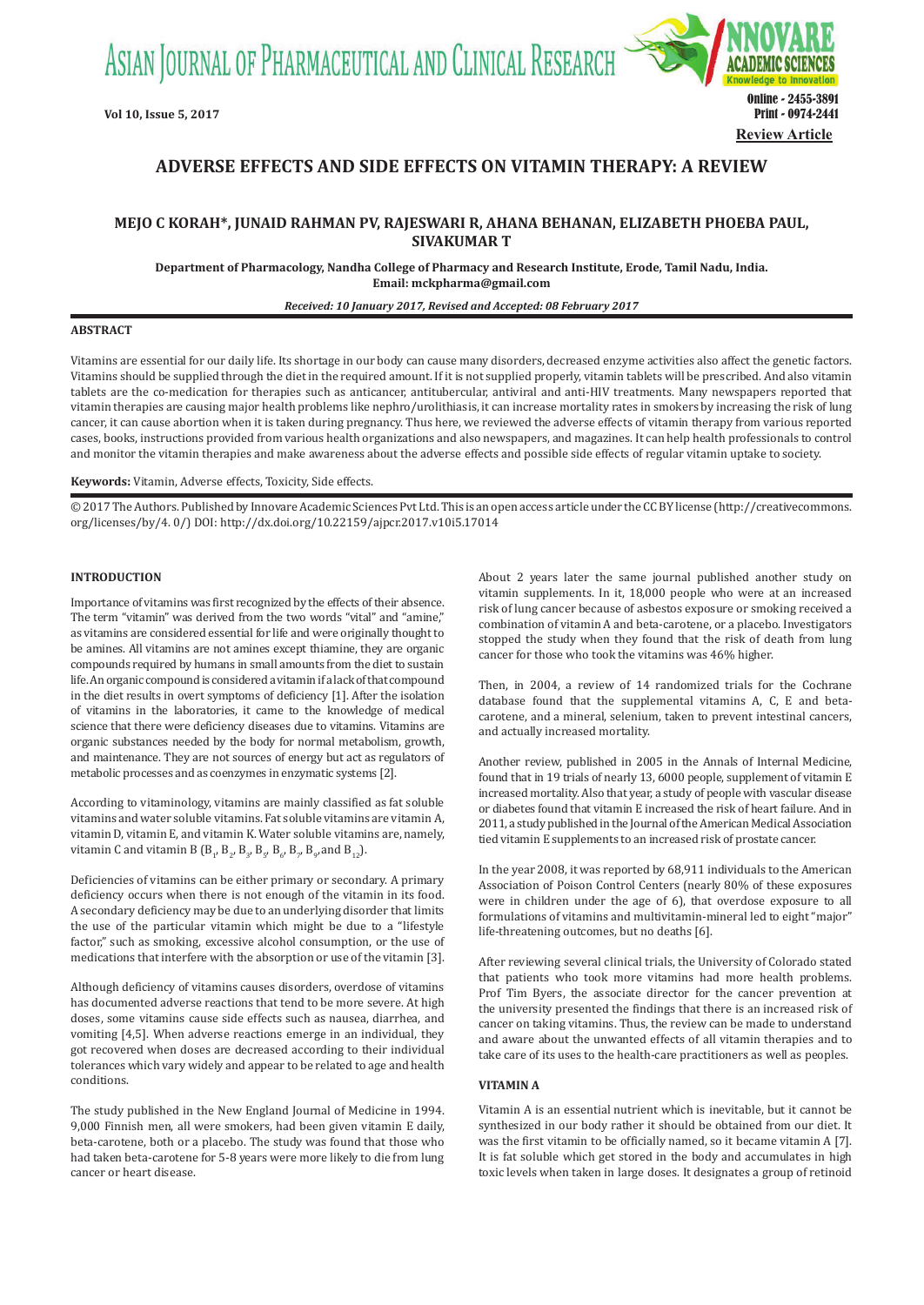compounds which involves retinol, retinal, retinoic acid and several provitamin A carotenoids, and beta-carotene with the biologic activity of all-trans retinol [8].

Different forms of vitamin A include beta-carotene, which is found in plants, and preformed vitamin A, which is found in animal sources. Beta-carotene is a double vitamin A molecule and must be converted to vitamin A in your body [7].

Vitamin A is found naturally in many foods. Vitamin A plays an essential role in a number of physiological functions that encompasses vision, embryonic development and reproduction, bone metabolism, hematopoiesis, skin and cellular health, immunity, gene transcription, and antioxidant activity [9,10].

Vitamin A is one of the most widely studied nutrients in relation to immune function. It is a credible antioxidant for cancer prevention especially in treating skin cancer and lung cancer and helps in preventing other diseases as well. The recommended daily allowance for males is 900 µg/day and for females is 700 µg/day [11].

Vitamin A, though essential for our body, but it can cause various acute and chronic toxic effects. The overuse of vitamin A leads to abdominal pain, vomiting, headache, lethargy, eczema, patchy hair loss, edema, anemia, respiratory tract infection, and chronic liver disease. Toxic effects of vitamin A result from taking too much over time; betacarotene's only adverse effect is giving the skin an orange color [7]. Recently, it was found that beta-carotene can cause lung cancer and heart diseases to an extent of 20% according to the University of Colorado.

Vitamin A toxicity can be of two types: Acute toxicity and chronic toxicity:

Acute toxicity causes drowsiness, irritability, rash, abdominal pain, increased intracranial pressure, nausea, and vomiting.

Chronic toxicity causes changes in skin (dry and rough), hair (sparse and coarse) and nails, alopecia of the eyebrows, dry eyes, cracked lips; abnormal liver test results; in a fetus, birth defects (occur in children of women receiving isotretinoin which is related to vitamin A for acne treatment during pregnancy), increased intracranial pressure, and arthralgia; risk of fractures is increased, especially in the elderly. Hepatomegaly and splenomegaly may occur [12].

Intake from preformed sources of vitamin A often exceeds the recommended dietary allowances (RDA) for adults, especially in developed countries which show evidence of sub toxicity without clinical signs of toxicity of vitamin A. Osteoporosis and hip fracture are associated with preformed vitamin A intakes that are only twice the current RDA. As serum retinol concentrations are nonsensitive indicators to assess vitamin A status in persons with sub toxicity or toxicity levels, it is rather a complicated test in this range of liver vitamin A reserves [13,14] performed a meta-analysis and concluded that the ingestion of large amounts of vitamin A as liver or oil-based supplements caused an increase in retinol, retinoic acid, and related retinoids.

Large intakes of vitamin A consumed by pregnant women will lead to fetal deformities which will include small ears or no ears, abnormal or missing ear canals, brain malformation, and heart defects.

Isotretinoin, a vitamin A metabolite used to treat acne, is hazardous to fetus with risk of malformations if a woman is exposed to isotretinoin during the first trimester and a woman who ceased taking isotretinoin 3 months before pregnancy still manifested teratogenic effects: Conjoined twins [15].

Alcohol consumption declines the hepatic levels of retinol (vitamin A) [16]. Alcoholics are generally malnourished and suffer from vitamin A deficiency which might lead to nyctalopia

and xerophthalmia [17-19]. Active corneal xerophthalmia, severe malnutrition or measles demands high dose vitamin A treatment for infants and young children [20].

The WHO recommends two daily doses of vitamin A for children with measles living where deficiency is common; a practice associated with a reduced risk of mortality in children younger than 2 years old [21].

## **VITAMIN B**

Vitamin B is essential for cell metabolism. It falls under the class of water soluble vitamins. There are eight types of vitamin B and they are chemically different. They are the following:

- Vitamin  $B_1$  (thiamine)
- Vitamin  $B_2$  (riboflavin)<br>• Vitamin B, (niacin or n)
- Vitamin  $B_3$  (niacin or nicotinic acid)
- Vitamin  $B_5$  (pantothenic acid)
- Vitamin  $B_6$  (pyridoxine, pyridoxal, pyridoxamine)
- Vitamin  $B_7$  (biotin)
- Vitamin  $B_9$  (folic acid) Vitamin  $B_{12}$  (various cobalamins).

Although many food items contain vitamin B, they are destroyed easily by alcohol and cooking. Also processing of food causes the decreasing of vitamin content. In meat and liver, B vitamins are higher in amount. Other sources of vitamin B are legumes (pulses) potatoes, bananas, chili, nutritional yeast, molasses, peppers, etc.

#### **Vitamin B**

It is involved in the metabolism of glucose and lipids as well as in the production of glucose derived neurotransmitters [22]. The recommended daily dose is 1.1 mg for women and 1.2 mg for men, lower levels are recommended for children and slightly higher levels, i.e., 1.4 mg for pregnant and breast feeding women [23]. Due to inadequate thiamine intake, decreased absorption of thiamine from the gastrointestinal tract and impaired thiamine utilization in the cells, chronic alcohol consumption can result in thiamine deficiency [24]. Thiamine deficiency can lead to cell damage in central nervous system [25]. For various genetic disorders and thiamine deficiency syndromes such as beriberi and Wernicke–Korsakoff syndrome, thiamine is used for treatment. Although the optimal dose is unknown, oral thiamine is used in treating some conditions associated with diabetes, heart failure, and hypermetabolic states [26-29].

There are allergic reactions for thiamine but rare. At high intravenous doses ganglionic blockade occurs, though oral dosing of 3 g/day or even higher than that used for extended periods does not have deleterious effects [30-32]. Nausea and indigestion were reported in few subjects when they reached 7000 and 7500 mg/day [31]. No side effects were reported in several clinical trials of thiamine derivatives for a variety of disorders that used doses between 300 and 900 mg/day in divided doses for periods up to 3 months. No side effects were reported in these studies [33-35]. Gropper tells that overdose of thiamine by injection causes convulsions, cardiac arrhythmias, and anaphylactic shock [36].

#### **Vitamin B**<sub>2</sub>

Riboflavin is also known as vitamin B-2 or vitamin B has an important role in the metabolism of carbohydrates, fats, and proteins in the body. Riboflavin is converted into flavin mononucleotide, which is then converted to the coenzyme, flavin adenine dinucleotide. Riboflavin deficiency can affect many enzyme systems and it can cause sore throat, redness and swelling of the lining of the mouth and throat, cracks or sores on the outside of the lips and at the corners of the mouth, anemia, seborrheic dermatitis, and formation of blood vessels in the cornea that interfere with vision. The dietary recommended dose of riboflavin ranges from 0.3 mg daily for infants to 1.3 mg daily for adult men. Pregnant women and nursing mothers require slightly more. Good sources of riboflavin include wheat flour and bread, dairy products, eggs, nuts, green vegetables, and meat. An earlier study reveals that riboflavin could reduce migraine attack frequency [37].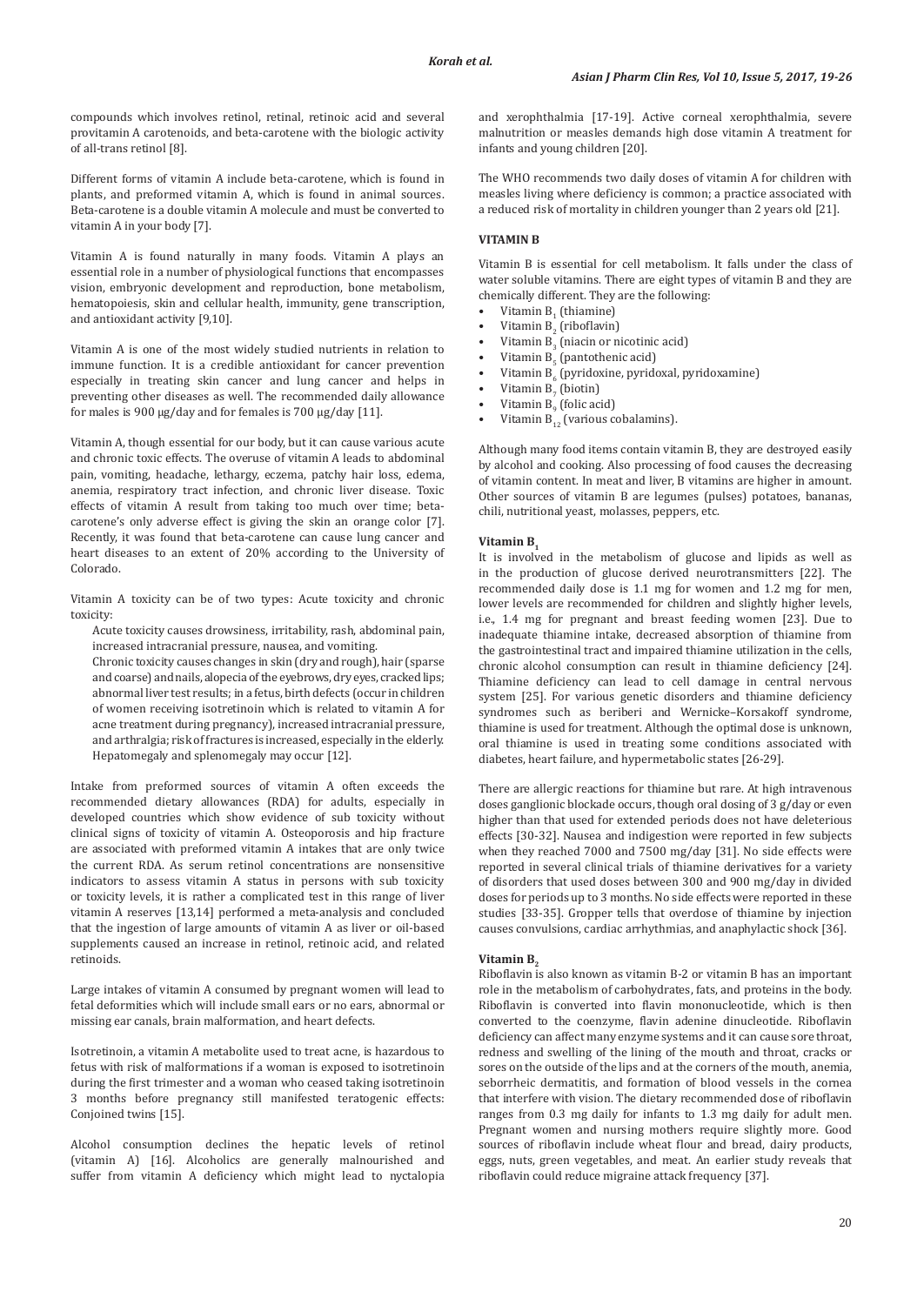Riboflavin and light produces toxic peroxides [38,39], and riboflavintryptophan photoadduct causes liver damage and cell damage [40]. These affects seriously to patients and infants who are fed intravenously. In this riboflavin catalyzed reactions formed from room light irradiating the bags of liquid nutrition causes liver dysfunction [41,42]. Riboflavin found in skin and eyes cause many damaging effects of ultraviolet light exposure [43]. This include damage to connective tissue of skin [44], the induction of DNA lesions known to promote the development of skin cancer and aging [45,46] and the impairment of mitochondria functioning resulting in cell death [47,48].

#### **Vitamin B**<sub>2</sub>

Niacin is also known as nicotinamide. Niacin improves circulation and also suppresses inflammation. It also helps to produce various sexes and stress-related hormones in the adrenal glands. Deficiency of niacin causes a condition called pellagra. Niacin has numerous beneficial lipid effects. Niacin has been used specifically for patients who have low high-density lipoprotein cholesterol and high triglyceride levels [49,50] but long-term use leads to flushing, a common side effect. The flushing response is due to the prostaglandins [51,52]. Niacin reduces platelet counts [53] and affects clotting [54-57].

Adverse effects related to gastrointestinal, musculoskeletal, skin, and diabetes are also reported for niacin [58-62]. In a study of extended release niacin–laropiprant in high-risk patients shows that it did not significantly reduce the risk of major vascular events but significantly increased the risk of serious adverse events [62]. Gastrointestinal problems such as stomach bleeding, ulcers, diarrhea, and high sugar levels occurred in patient who had high dose niacin pill. Muscle pain, gout, infections, and brain bleeds were also common in niacin users.

### **Vitamin B**<sub>5</sub>

Also known as pantothenic acid plays a key role in the breakdown of fats and carbohydrates for energy, also essential for red blood cell and for the production of hormones. For maintaining a healthy digestive tract pantothenic acid is essential.

There were no severe adverse effects reported. Some gastrointestinal side effects such as nausea and heartburn have been reported [63]. Also a few cases of skin irritation, contact dermatitis, and eczema were reported with the use of dexpanthenol containing ointments [64,65]. Diarrhea was reported due to the intake of 10-20 g/day of calcium D-pantothenate [66]. There was a case report of life-threatening eosinophilic pleuropericardial effusion in a woman who took a combination of biotin and pantothenic acid for 2 months [67]. Pantothenic acid at high doses interact with biotin for intestinal and cellular uptake by the human sodium dependent multivitamin transporter [68,69]. Oral contraceptives which containing estrogen and progestin may increase the requirement for pantothenic acid [66]. Pantethine along with statins or with nicotinic acid may produce additive effects on blood lipids [63].

#### **Vitamin B**

Vitamin  $B_6$  or pyridoxine improves the oxidative capacity of cells, thereby increases fatty acid oxidation in muscle and fat cell [70]. Deficiency of this vitamin may cause seizures in neonates [71]. Pyridoxine may cause nausea, vomiting, stomach pain, and sleepiness in some people. Excessive doses, i.e., more than 200 mg of pyridoxine leads to sensory neuropathy and severe ataxia [72].

#### **Vitamin B.**

Folic acid produces and maintains new cells. By blocking methylfolate, folic acid interferes with the natural history of anemia and nervous system manifestations [73]. Furthermore, folic acid enhances the electrical kindling model of epilepsy [74] and used to kindle seizures directly [75]. The excitatory properties of folates may block or reverse GABA-mediated inhibition [76,77]. Increased arousal; over activity, sleeplessness, and the rare precipitation of hypomania in predisposed persons are some studied side effects of folate therapy in pharmacological doses [78]. According to a review by the University of Colorado, a folic acid supplement which was thought to decrease precancerous polyps in the colon actually increased the number of polyps among users than who received placebo.

# **Vitamin B**<sub>12</sub>

Vitamin  $\overline{B_{12}}$  or cobalamin is essential for regulating nerve cells and also help in the production of genetic material. Even though anaphylactic reaction to vitamin  $B_{12}$  is rare, it is a serious side effect especially administered via parental route [79]. The mechanism is proposed to be immunoglobulin E-mediated reaction [80]. A study also shows that metformin decreases vitamin  $B_{12}$  and folic acid levels [81].

# **VITAMIN C**

Vitamin C or L-ascorbic acid, or ascorbate, is an essential nutrient for humans and certain other animal species. Ascorbic acid is structurally related to glucose and it is a weak sugar acid. In biological systems, ascorbic acid found only low pH, but in neutral solutions above pH 5 is predominantly found in the ionized form, ascorbate. In biological system ascorbate acts as a reducing agent, thus it has the ability of rapidly scavenging a number of reactive oxygen species (ROS) and can be reduced in the body by glutathione and nicotinamide adenine dinucleotide phosphate dependent enzymatic mechanisms [82,83]. Due to its antioxidant action, it is considered as antioxidants in the natural marine environment [84]. The daily requirements of vitamin C for an adult male recommends 90 mg and no more than 2 g (2000 mg) per day and 75 mg and not more than 2 g (2000 mg) per day for an adult female [85].

Vitamin C is used in various ailments like cancer, especially lung cancer [86,87] cardiovascular disease [88] and chronic diseases like rheumatoid arthritis [89], Alzheimer's disease (AD) [90,91] and also treatment of the common cold [92,93], vitamin C in combination with resveratrol found to be very effective in diabetes due it's synegestic effects [94]. And also clinical trials are undergoing with vitamin C are Roche European American Cataract Trial [95], the age-related eye disease study [96], and the simvastatin-niacin study shows that vitamin C at the doses of 750, 500, and 1000 mg/day is safe [97].

There is some toxicity reported with vitamin C [98]. With the higher doses, toxic manifestations were observed in adults and infants. The signs and symptoms in adults were nausea, vomiting, diarrhea, flushing of the face, headache, fatigue, and disturbed sleep. The main toxic reactions in the infants were skin rashes, [99]. It is discussed that it may be due to the collagen synthetic reaction and enzymatic reactions with vitamin C. An epidemiologic investigation of vitamin C intake reported a relation with increased risk of cardiovascular disease (CVD) mortality in postmenopausal women with diabetes [100]. Vitamin C uptake, including from supplements, the mortality due to CVD in subjects who were nondiabetic at baseline.

As vitamin C can enhance iron absorption [101,102] iron poisoning can become an issue to patience with rare iron overload diseases like hemochromatosis. A genetic condition which results in decreased levels of the enzyme glucose-6-phosphate dehydrogenase may cause sufferers to develop hemolytic anemia after up taking specific oxidizing substances, like very large dosages of vitamin C. There are few reports of adverse effects other than mild osmotic diarrhea was also associated with vitamin C supplementation, and collectively the other hypothesized side effects are of undetermined relevance [103-106]. Intakes of vitamin C, if exceeded of 2000 mg/day may sometimes been associated with the gastrointestinal upset or skin rashes, but other proofs suggest that intakes up to 4000 mg/day are well tolerated in the general population.

Some case studies reported that unusually high intakes of vitamin C, especially persons who received vitamin intravenously or who is suffering with chronic renal failure, results in the development of oxalate kidney stones [107]. An epidemiologic study reported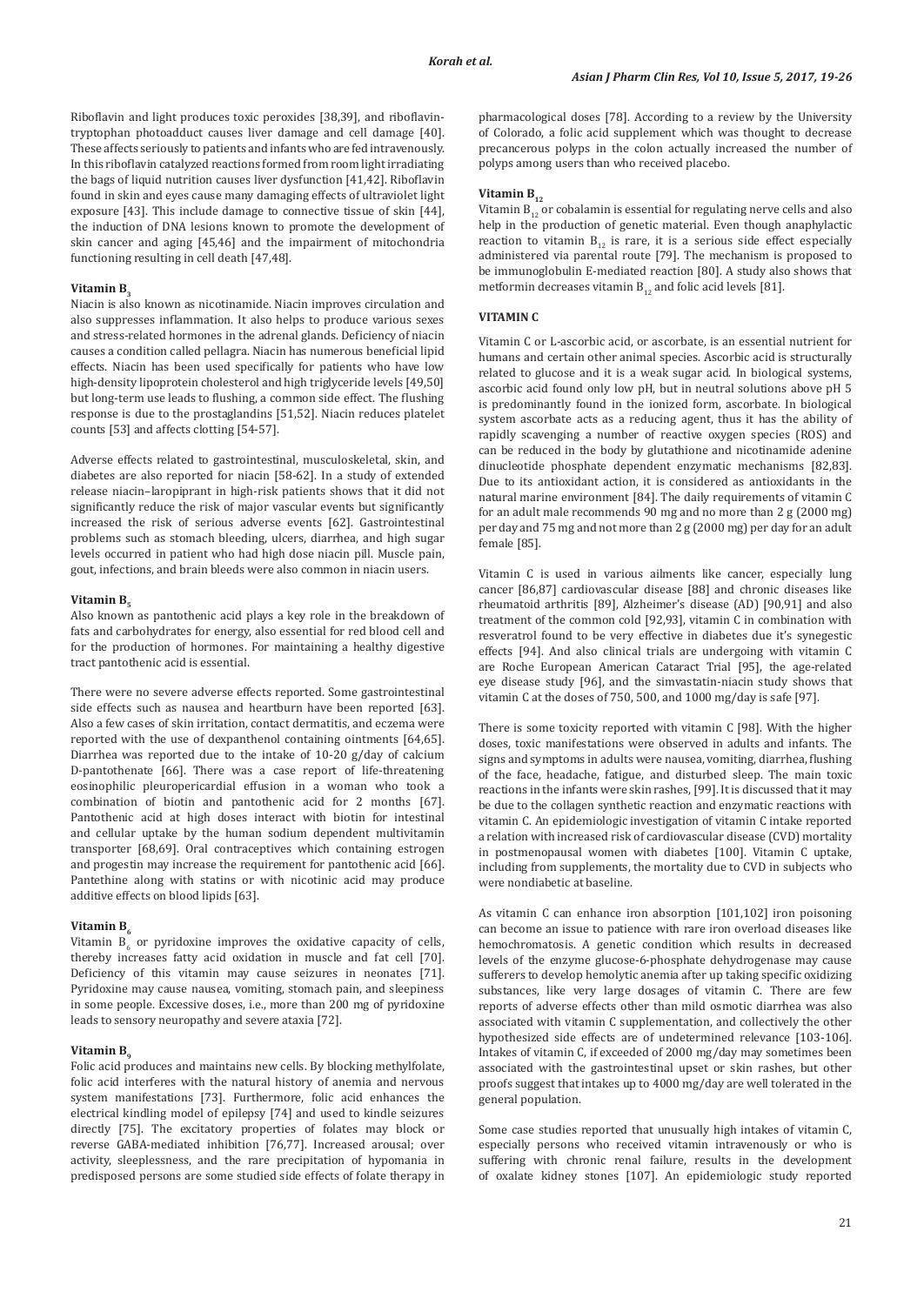that the risk of nephrolithiasis is significantly lower in men who is consuming ≥1500 mg vitamin C/D than in those who is consuming <250 mg vitamin C/D [108]. More evidence indicates that the "finding" of higher oxalate excretion in persons with high uptakes of vitamin C actually is an analytic artefact resulting from a method that can convert vitamin C in the test sample to oxalate in the analysis of the urine [109] and it is believed that there is a link between patients with oxalate deposits and a history of high dose vitamin C usage [110]. A few studies reported increased uric acid concentrations [85,111,112] with the treatment of vitamin C.

In an experimental study conducted on rats, in the first month of pregnancy, high doses of vitamin C cause suppression of the production of progesterone from the corpus luteum [113]. By the blockage of this function of the corpus luteum, higher doses of vitamin C (1000 mg) are hypotheses to induce an early miscarriage. In a group of spontaneously aborting women at the end of the first trimester, the mean values of vitamin C were significantly higher in the entire aborting group.

#### **VITAMIN D**

Vitamin D is a fat-soluble vitamin comes under the category of secosteroids. The main functions of vitamin D in human are absorption of calcium, iron, magnesium, phosphate, and zinc. Around 90% of the vitamin D is obtained from sunlight, since vitamin D from sunlight is biologically inactive, its activation needs enzymatic conversion in the liver and kidney. There are two major types of vitamin D named vitamin D $_2$  (ergocalciferol) and vitamin D $_3$  (cholecalciferol).

Recent studies indicate that low serum concentrations of vitamin D are associated with prevalent AD, dementia and cognitive impairment [114-116]. Vitamin D deficiency has also been related to vascular dysfunction and ischemic risk of stroke [117] as well as brain atrophy [118] and also potential anti-inflammatory activity [119].

Vitamin D toxicity, also called hypervitaminosis D, is a rare but potentially serious condition that occurs when the body has excessive amounts of vitamin D in the body [120]. An excess of vitamin D causes abnormally high blood concentrations of calcium, which can cause over calcification of the bones, soft tissues, heart, and kidneys. In addition, hypertension can result [121]. A case control study on a population in Southern India found that more than 50% of patients with ischemic heart disease had serum levels of vitamin D higher than 222.5 nmol/L (26). Excess of calciferol system appear to cause abnormal functioning, premature aging and natural homeostasis of vitamin D increase mortality [122-124]. Hypervitaminosis D associated with hypercalcemia with anorexia, nausea, weakness, weight loss, vague aches and stiffness, constipation, mental retardation, anemia, and mild acidosis.

It may also cause impairment of renal function with polyuria, nocturia, polydipsia, hypercalciuria, reversible azotemia, or irreversible renal insufficiency which may result in death. In this condition the occurrence of calcification of the soft tissues, including the heart, blood vessels, renal tubules, and lungs. Bone demineralization (osteoporosis) in adults occurs concomitantly.

It has been reported that vitamin  $D_3$  have the adverse effects such as cough, difficulty swallowing, dizziness, fast heartbeat, hives or itching, puffiness or swelling of the eyelids or around the eyes, face, lips, or tongue, skin rash, tightness in the chest, and unusual tiredness or weakness [125].

But high dosages of vitamin D may cause short term or long term side effects. Excess intake makes the intestines absorb too much calcium. Headache, nausea, vomiting, loss of appetite, dry mouth, abdominal or bone pain, muscle pain, fatigue, and dizziness are some of the symptoms of vitamin D toxicity. Itching, impaired kidney function, calcification of organs and blood vessels, osteoporosis, and seizures are other signs that develop at the later stages.

Side effects associated with taking vitamin D supplements typically occur following excessive or improper use of this nutrient. Excessively high levels of vitamin D in the body may elevate calcium levels, causing a condition called hypercalcemia. Unusually, high vitamin D levels in the body following treatment with vitamin D supplements may cause increased thirst. You may develop an unpleasant metallic taste in your mouth after taking a dose of vitamin D. This side effect may exacerbate upset stomach symptoms and can contribute to a loss of appetite. Excessive fatigue may make it difficult for you to remain focused, alert or attentive during normal daily activities, such as work or school. Talk with a medical professional if these side effects interfere with your ability to function normally [126].

## **VITAMIN E**

Vitamin E refers to a group of compounds that include both tocopherols and tocotrienols [127].  $\alpha$ -tocopherol, the most biologically active form of vitamin E, is the second-most common form of vitamin E in the diet. Regular consumption of more than 1000 mg (1500 IU) of tocopherols per day [128]. α-tocopherol is an important lipid soluble antioxidant, and it protects cell membranes from oxidation by reacting with lipid radicals. Tocopherols are the lesser known but more potent antioxidants in the vitamin E family. It can protect neurons from damage [129] and cholesterol reduction [130].

It can cause some adverse effects such as blurred vision, diarrhea, dizziness, headache, nausea or stomach cramps, and unusual tiredness or weakness if it has taken more than 400 IU/day [131].

# **Angioplasty, a heart procedure**

Avoid taking supplements containing vitamin E or other antioxidant vitamins (beta-carotene, vitamin C) immediately before and following angioplasty without the supervision of a health-care professional. These vitamins interfere with proper healing.

# **Diabetes**

Vitamin E might increase the risk of heart failure in people with diabetes. People with diabetes should avoid high doses of vitamin E.

#### **Heart attack**

Vitamin E might increase the risk for death in people with a history of heart attack. People with a history of heart attack should avoid high doses of vitamin E.

# **An eye condition called retinitis pigmentosa**

All-rac-alpha-tocopherol (synthetic vitamin E) 400 IU seems to speed vision loss in people with retinitis pigmentosa. However, much lower amounts (3 IU) do not seem to produce this effect. If you have this condition, it is best to avoid vitamin E.

#### **Bleeding disorders**

Vitamin E might make bleeding disorders worse. Patients with bleeding disorders, avoid taking vitamin E supplements.

#### **Head and neck cancer**

Do not take vitamin E supplements in doses of 400 IU/day or more. Vitamin E might increase the chance that cancer will return.

## **Prostate cancer**

There is concern that taking vitamin E might increase the chance of developing prostate cancer. The effect of vitamin E in men who currently has prostate cancer is not clear. However, in theory, the patients taking vitamin E worsen the prostate cancer who already having it.

#### **Stroke**

Vitamin E might increase the risk for death in people with a history of stroke.

# **Surgery**

Vitamin E might increase the risk of bleeding during and after surgery. Stop using vitamin E at least 2 weeks before a scheduled surgery [132].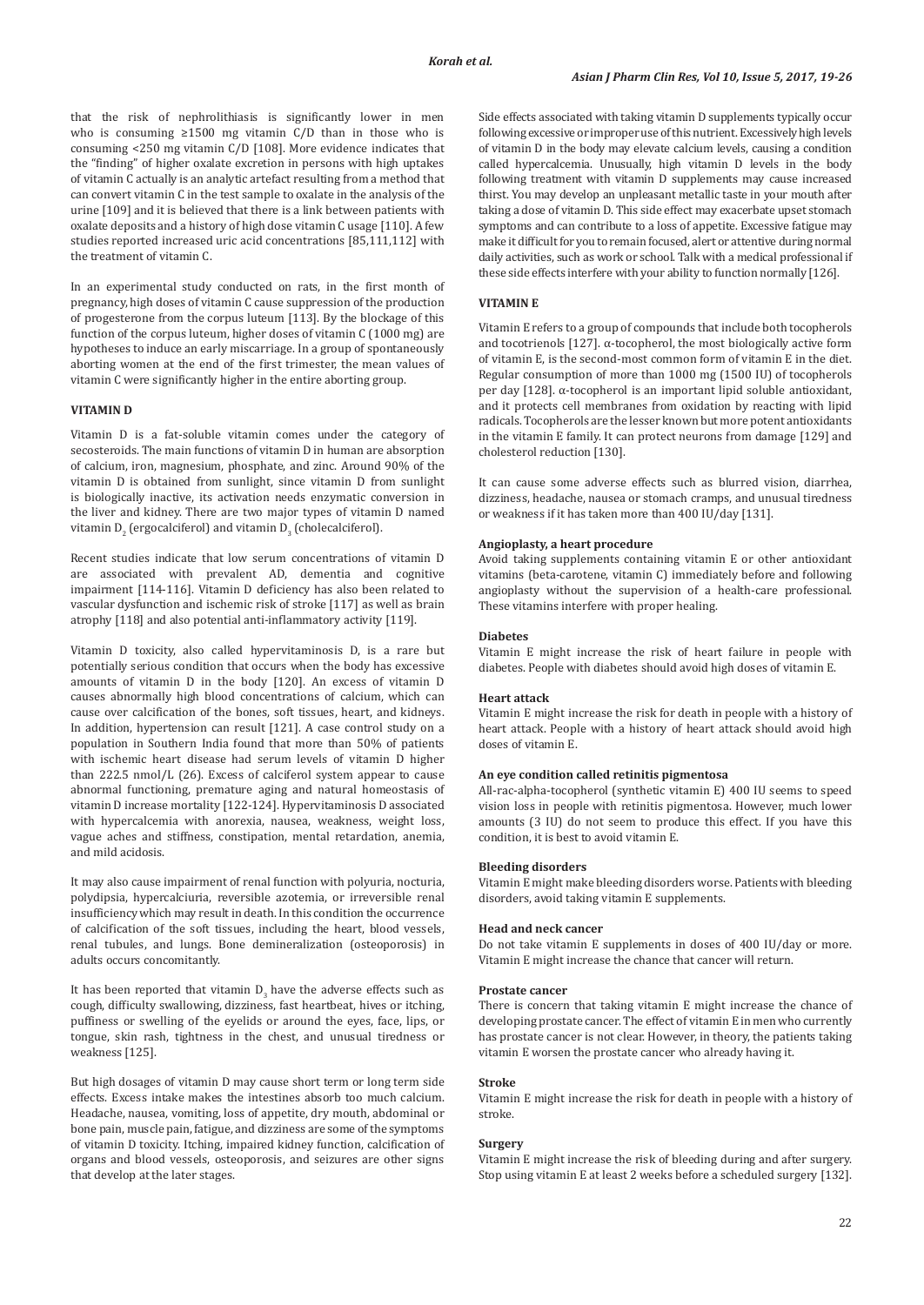### **VITAMIN K**

Vitamin K refers to a group of structurally similar, fat-soluble vitamins the human body needs for complete synthesis of certain proteins that are required for blood coagulation, and also certain proteins that the body uses to control binding of calcium in bone and other tissues. Chemically, the vitamin K family comprises 2-methyl-1, 4-naphthoquinone (3-) derivatives. Vitamin K includes two natural vitamins: Vitamin  $K_1$  and  $v$ itamin K<sub>2</sub>. Vitamin K<sub>1</sub>, also known as phylloquinone, phytomenadione, or phytonadione and vitamin  $\mathtt{K}_2$  homologues are called menaquinones.

There is no serious adverse effects have been reported with vitamin K. It is reported that it can cause an allergic reaction, especially with the higher dose of phylloquinone (vitamin K<sub>1</sub>) or menaquinone (vitamin K<sub>2</sub>).<br>\*\* Unlike the safe natural forms of vitamin  $K_1$  and vitamin  $K_2$  and their various isomers, a synthetic form of vitamin K, vitamin K<sub>3</sub> (menadione), is demonstrably toxic. The U.S. Food and Drug Administration (FDA) has banned this form from over the counter sale in the United States because large doses have been shown to cause allergic reactions, hemolytic anemia, and cytotoxicity in liver cells [133]. The anaphylactoid reaction is mostly due to the conversion of vitamin K to its 2, 3 epoxide which may result in the anaphylactic reaction [134].

However, it is found that it can interact with anticoagulants like warfarin [135,136] and coumarin. Warfarin works by blocking recycling of vitamin K so that the body and tissues have lower levels of active vitamin K, and thus a deficiency of vitamin K [137] and two separate studies in the rat model, after long-term administration of Coumadin to induce calcification of arteries in the rodents, supplemental vitamin K was found to reverse or prevent some of the arterial calcification attendant on the long-term blockade of vitamin K [138].

Vitamin K also interacts with cephalosporins (cefamandole, cefoperazone, cefmetazole, and cefotetan) tends to interact with vitamin K levels. Long-term use of antibiotics (more than 10 days) may result in vitamin K deficiency because these drugs can kill both harmful bacteria and vitamin K activating bacteria [139].

#### **CONCLUSION**

A vitamin is an organic compound and a vital nutrient that an organism requires in limited amounts. It can be converted into their active form in the body for the biological activity. It should be supplied through diet for the normal functioning of the body. In its malnutrition, vitamins should be supplied through the vitamin tablets. It is commonly used as the co-regimen for the chemotherapies, during pregnancy, etc. But magazines and newspapers like "The New york Times" reported that the usages of vitamins are increasing even without prescription. Thus, the adverse effects are due to its regular intake is increasing.

It is reported that vitamin A and E supplements not only provide no health benefits for generally healthy individuals, but they may increase mortality, though the two large studies that support this conclusion included smokers for whom it was already known that beta-carotene supplements can be harmful [140,141]. While other findings suggest that vitamin E toxicity is limited to only a specific form when taken in excess [129]. And also multivitamin tablets are dangerous to health those who are taking it regularly. Thus, health organizations such as FDA, the US Code of Federal Regulations, and the Food Supplements Directive are giving instructions for the vitamin therapies. Vitamin C, E and A and beta-carotene, vitamin  $B_{\rho}$  and multivitamin tablets are the top reported vitamins, which should not be taken as a regular dose.

So finally through the review, we are concluding that the vitamin intake should be monitored and controlled by the health practitioners regularly. Hence, the adverse effects, side effects, and toxicities can be controlled.

### **REFERENCES**

- 1. Available from: http://www.lpi.oregonstate.edu/mic/vitamins.
- 2. Lutz C, Przytulski K. Vitamins. Nutrition and diet therapy. Nutri Notes:

Nutrition and Diet Therapy Pocket Guide. 5th ed. Philadelphia: F. A. Davis; 2011. p. 90-112

- Larry E. Johnson, Over View of Vitamin, The Merck Mauel. Available from: http://www.merckmanuals.com.
- 4. Vitamin A: Fact Sheet for Health Professionals. National Institute of Health: Office of Dietary Supplements. 5 June; 2013. Available from: https://ods.od.nih.gov/factsheets/VitaminB6-HealthProfessional/. [Last retrieved on 2013 Aug 03].
- 5. Trumbo P, Yates AA, Schlicker S, Poos M. Dietary reference intakes: Vitamin A, vitamin K, arsenic, boron, chromium, copper, iodine, iron, manganese, molybdenum, nickel, silicon, vanadium, and zinc, J Am Diet Assoc 2001;101(3):294-301.
- 6. Bronstein AC, Spyker DA, Cantilena LR Jr, Green JL, Rumack BH, Giffin SL. 2008 Annual Report of the American Association of poison control centers National Poison Data System (NPDS): 26<sup>th</sup> Annual Report. Clin Toxicol (Phila) 2009;47(10):911-1084.
- 7. Available from: http:/www./m.dummies.com/how-to/content/<br>how-your-body-uses-vitamina html  $\&e$ i=03t 5PNkF $&e$ Ic=en-IN $&e$ how-your-body-uses-vitamina.html $\&$ ei=03t s=1&m=306&ts=1438102313&sig=AKQ9UOXSAz9Msqo VsY99AQFrUQs7vvKjA.
- 8. Fennema O. Fennema's Food Chemistry. Boca Raton, FL: CRC Press, Taylor & Francis; 2008. p. 454-5.
- 9. Sommer A, West KP Jr. Vitamin A Deficiency: Health, Survival and Vision. New York: Oxford University Press; 1996.
- 10. Villamor E, Fawzi WW. Effects of Vitamin A Supplementation on Immune Responses and Correlation with Clinical Outcomes. Boston, Massachusetts: Departments of Nutrition1 and Epidemiology, 2 Harvard School of Public Health; 2005.
- 11. Available from http://www.nap.edu.
- 12. Available from: http://www.msdmanuals.com/professional/nutritionaldisorders/vitamin-deficiency-dependency-and-toxicity/vitamin-A.
- 13. Penniston KL, Tanumihardjo SA. The acute and chronic toxic effects of vitamin A. Am J Clin Nutr 2006;83(2):191-201.
- 14. Myhre AM, Carlsen MH, Bøhn SK, Wold HL, Laake P, Blomhoff R. Water-miscible, emulsified, and solid forms of retinol supplements are more toxic than oil-based preparations. Am J Clin Nutr 2003;78(6):1152-9.
- 15. Malvasi A, Tinelli A, Buia A, De Luca GF. Possible long-term teratogenic effect of isotretinoin in pregnancy. Eur Rev Med Pharmacol Sci 2009:13(5):393-6.
- 16. Clugston RD, Blaner WS. Review on the Adverse Effects of Alcohol on Vitamin A Metabolism. New York: Department of Medicine and Institute of Human Nutrition College of Physicians and Surgeons, Columbia University; 2012.
- 17. Lieber CS. Relationships between nutrition, alcohol use, and liver disease. Alcohol Res Health 2003;27(3):220-31.
- 18. Halsted CH. Nutrition and alcoholic liver disease. Semin Liver Dis 2004;24(3):289-304.
- 19. Roncone DP. Xerophthalmia secondary to alcohol-induced malnutrition. Optometry 2006;77(3):124-33.
- 20. Ross DA. Recommendations for vitamin A supplementation. J Nutr 2002;132 9 Suppl:2902S-6.
- 21. Huiming Y, Chaomin W, Meng M. Vitamin A for treating measles in children. Cochrane Database Syst Rev 2005;(4):CD001479.
- 22. Agabio R. Thiamine administration in alcohol dependent patient. Oxford J 2004;40(2):155-6.
- 23. Ambrose ML, Bowden SC, Whelan G. Thiamine treatment and working memory function of alcohol dependent people: Preliminary findings. Alcoholism. Clin Exp Res 2001;25(1):112-6.
- 24. Martin PR, Singleton CK, Hiller-Sturmhöfel S. The role of thiamine deficiencyin alcoholic brain disease. Alcohol Res Health 2003;27:134-42.
- 25. Singleton CK, Martin PR. Molecular mechanisms of thiamine utilization. Curr Mol Med 2001;1(2):197-207.
- 26. Balakumar P, Rohilla A, Krishan P, Solairaj P, Thangathirupathi A. The multifaceted therapeutic potential of benfotiamine. Pharmacol Res 2010;61(6):482-8.
- 27. Donnino MW, Carney E, Cocchi MN, Barbash I, Chase M, Joyce N, *et al.* Thiamine deficiency in critically ill patients with sepsis. J Crit Care 2010;25(4):576-81.
- 28. Donnino MW, Cocchi MN, Smithline H, Carney E, Chou PP, Salciccioli J. Coronary artery bypass graft surgery depletes plasma thiamine levels. Nutrition 2010;26(1):133-6.
- 29. Soukoulis V, Dihu JB, Sole M, Anker SD, Cleland J, Fonarow GC, *et al.* Micronutrient deficiencies an unmet need in heart failure. J Am Coll Cardiol 2009;54(18):1660-73.
- 30. Hartung E, Freye E. The effect of thiamine on the contractile responses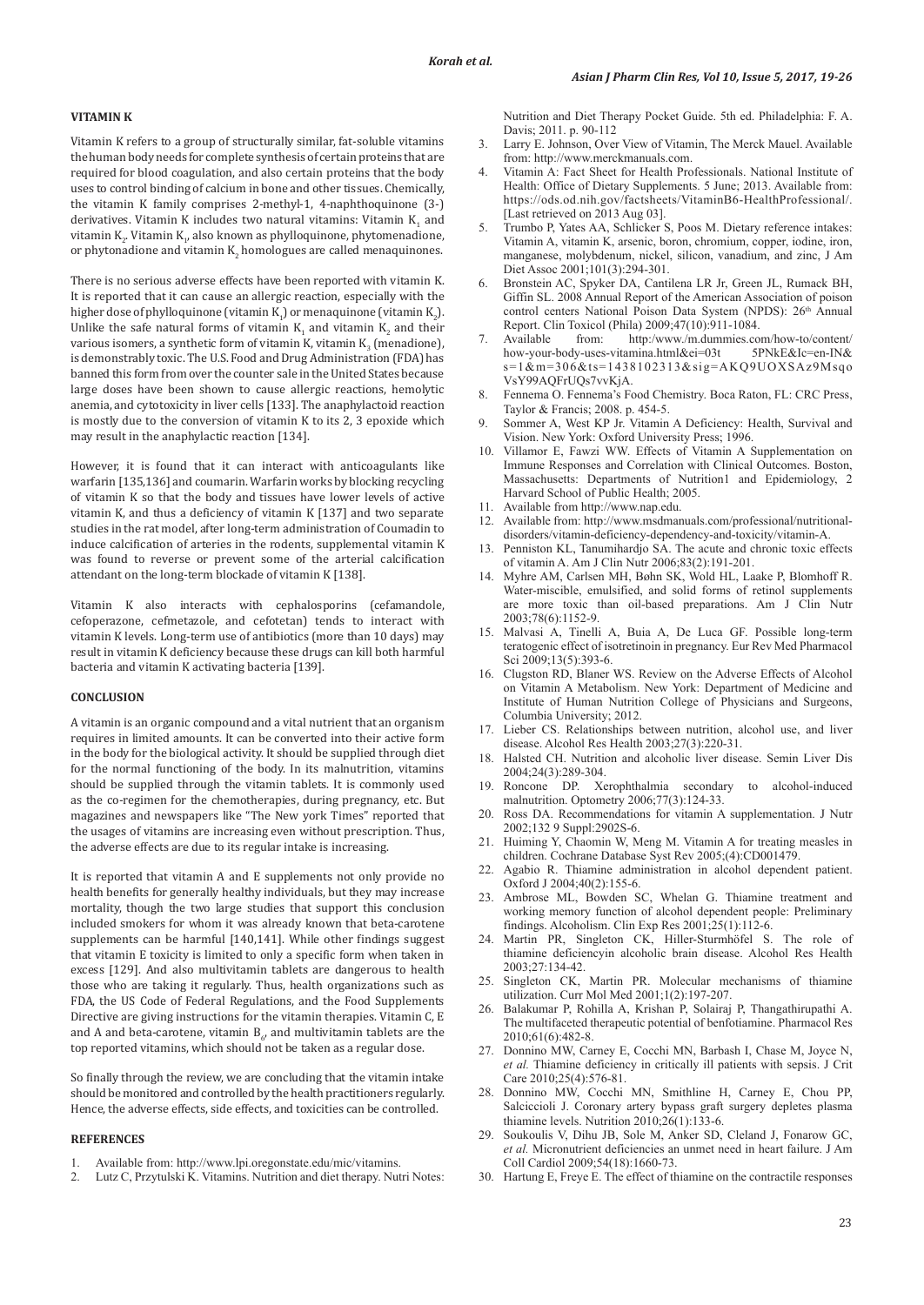of the isolated heart muscle. Acta Vitaminol Enzymol 1980;2(1-2):3-5.

- 31. Meador K, Loring D, Nichols M, Zamrini E, Rivner M, Posas H, *et al.* Preliminary findings of high-dose thiamine in dementia of Alzheimer's type. J Geriatr Psychiatry Neurol 1993;6(4):222-9.
- 32. Wolfson SK, Ellis S. Thiamine: Toxicity and ganglionic blockade. Fed Proc 1954;13:418.
- 33. Alkhalaf A, Klooster A, van Oeveren W, Achenbach U, Kleefstra N, Slingerland RJ, *et al.* A double-blind, randomized, placebo-controlled clinical trial on benfotiamine treatment in patients with diabetic nephropathy. Diabetes Care 2010;33(7):1598-601.
- Stracke H, Gaus W, Achenbach U, Federlin K, Bretzel RG. Benfotiamine in diabetic polyneuropathy (BENDIP): Results of a randomised, double blind, placebo-controlled clinical study. Exp Clin Endocrinol Diabetes 2008;116:600-5.
- 35. Thornalley PJ. The potential role of thiamine (vitamin B1) in diabetic complications. Curr Diabetes Rev 2005;1:287-98.
- 36*.* Gropper SS, Smith JL, Groff JL. Advanced Nutrition and Human Metabolism. 5<sup>th</sup> ed. Belmont, CA: Wadsworth; 2009.
- 37. Boehnke C, Reuter U, Flach U, Schuh-Hofer S, Einhäupl KM, Arnold G. High-dose riboflavin treatment is efficacious in migraine prophylaxis: An open study in a tertiary care centre. Eur J Neurol 2004;11(7):475-7.
- 38. Jernigan HM Jr. Role of hydrogen peroxide in riboflavin-sensitized photodynamic damage to cultured rat lenses. Exp Eye Res 1985;41(1):121-9.
- 39. Kale H, Harikumar P, Kulkarni SB, Nair PM, Netrawali MS. Assessment of the genotoxic potential of riboflavin and lumiflavin. B. Effect of light. Mutat Res 1992;298(1):17-23.
- 40. Silva E, Salim-Hanna M, Edwards AM, Becker MI, De Ioannes AE. Alight-induced tryptophan-riboflavin binding: Biological implications. Adv Exp Med Biol 1991;289:33-48.
- 41. Chessex P, Lavoie JC, Rouleau T, Brochu P, St. Louis P, Levy E, *et al.* Photooxidation of parenteral multivitamins induces hepatic steatosis in a neonatal guinea pig model of intravenous nutrition. Pediatr Res 2002;52(6):958-63.
- 42. Bhatia J, Moslen MT, Haque AK, McCleery R, Rassin DK. Total parenteral nutrition-associated alterations in hepatobiliary function and histology in rats: Is light exposure a clue? Pediatr Res 1993;33:487-92.
- 43. Edwards AM, Silva E. Effect of visible light on selected enzymes, vitamins and amino acids. J Photochem Photobiol B 2001;63(1-3):126-31.
- 44. Frati E, Khatib AM, Front P, Panasyuk A, Aprile F, Mitrovic DR. Degradation of hyaluronic acid by photosensitized riboflavin *in vitro*. Modulation of the effect by transition metals, radical quenchers, and metal chelators. Free Radic Biol Med 1997;22(7):1139-44.
- 45. Riemschneider S, Podhaisky HP, Klapperstück T, Wohlrab W. Relevance of reactive oxygen species in the induction of 8-oxo-2'-deoxyguanosine in HaCaT keratinocytes. Acta Derm Venereol 2002;82:325-8.
- 46. Oikawa S, Tada-Oikawa S, Kawanishi S. Site-specific DNA damage at the GGG sequence by UVA involves acceleration of telomere shortening. Biochemistry 2001;40:4763-8.
- 47. Salet C, Moreno G. Photodynamic action increases leakage of the mitochondrial electron transport chain. Int J Radiat Biol 1995;67(4):477-80.
- 48. Cho KS, Lee EH, Choi JS, Joo CK. Reactive oxygen species-induced apoptosis and necrosis in bovine corneal endothelial cells. Invest Ophthalmol Vis Sci 1999;40:911-9.
- 49. Stone NJ, Robinson J, Lichtenstein AH, Merz CN, Blum CB, Eckel RH, *et al*. 2013 ACC/AHA guideline on the treatment of blood cholesterol to reduce atherosclerotic cardiovascular risk in adults: A report of the American College of Cardiology, American Heart Association Task Force on Practice Guidelines. Circulation 2013;129:S1-45.
- 50. Task Force for the management of dyslipidaemias of the European Society of Cardiology (ESC) and the European Atherosclerosis Society (EAS), Catapano AL, Reiner Z, De Backer G, Graham I, Taskinen MR, *et al.* ESC/EAS Guidelines for the management of dyslipidaemias: The task force for the management of dyslipidaemias of the European Society of Cardiology (ESC) and the European Atherosclerosis Society (EAS). Atherosclerosis 2011;217 Suppl 1:S1-44.
- 51. Andersson RG, Aberg G, Brattsand R, Ericsson E, Lundholm L. Studies on the mechanism of flush induced by nicotinic acid. Acta Pharmacol Toxicol (Copenh) 1977;41:1-10.
- 52. Morgan JM, Capuzzi DM, Guyton JR. A new extended-release niacin (Niaspan): Efficacy, tolerability, and safety in hypercholesterolemic patients. Am J Cardiol 1998;82(12A):29U-34.
- 53. Guyton JR, Bays HE. Safety considerations with niacin therapy. Am J

Cardiol 2007;99(6A):22C-31.

- 54. Nagakawa Y, Orimo H, Harasawa M. The anti-platelet effect of niceritrol in patients with arteriosclerosis and the relationship of the lipid-lowering effect to the anti-platelet effect. Thromb Res  $1985 \cdot 40.543 - 53$
- 55. Philipose S, Konya V, Lazarevic M, Pasterk LM, Marsche G, Frank S, *et al.* Laropiprant attenuates EP3 and TP prostanoid receptor-mediated thrombus formation. PLoS One 2012;7(8):e40222.
- 56. Chesney CM, Elam MB, Herd JA, Davis KB, Garg R, Hunninghake D, *et al*. Effect of niacin, warfarin, and antioxidant therapy on coagulation parameters in patients with peripheral arterial disease in the Arterial Disease Multiple Intervention Trial (ADMIT). Am Heart J 2000;140(4):631-6.
- 57. Serebruany V, Malinin A, Aradi D, Kuliczkowski W, Norgard NB, Boden WE. The *in vitro* effects of niacin on platelet biomarkers in human volunteers. Thromb Haemost 2010;104(2):311-7.
- 58. The AIM-HIGH Investigators. Niacin in patients with low HDL cholesterol levels receiving intensive statin therapy. N Engl J Med 2011;365:2255-67.
- 59. Clofibrate and niacin in coronary heart disease. JAMA 1975;231:360-81.
- 60. Morgan JM, Capuzzi DM, Guyton JR. New extended-release niacin (Niaspan): Efficacy, tolerability, and safety in hypercholesterolemic patients. Am J Cardiol 1998;82:29U-34, 39U.
- 61. HPS2-THRIVE Collaborative Group. HPS2-THRIVE randomized placebo-controlled trial in 25 673 high-risk patients of ER niacin/ laropiprant: Trial design, pre-specified muscle and liver outcomes, and reasons for stopping study treatment. Eur Heart J 2013;34:1279-91.
- 62. HPS-THRIVE Collaborative Group, Landray MJ, Haynes R, Hopewell JC, Parish S, Aung T, *et al.* Effects of extended-release niacin with laropiprant in high-risk patients. N Engl J Med 2014;371(3):203-12.
- Hendler SS, Rorvik DR, editors. PDR for Nutritional Supplements. 2<sup>nd</sup> ed. Montvale: Thomson Recuters; 2008.
- 64. Herbst RA, Uter W, Pirker C, Geier J, Frosch PJ. Allergic and nonallergic periorbital dermatitis: Patch test results of the information network of the departments of dermatology during a 5-year period. Contact Dermatitis 2004;51:13-9.
- 65. Schmuth M, Wimmer MA, Hofer S, Sztankay A, Weinlich G, Linder DM, *et al.* Topical corticosteroid therapy for acute radiation dermatitis: A prospective, randomized, double-blind study. Br J Dermatol 2002;146:983-91.
- 66. Flodin N. Pharmacology of Micronutrients. New York: Alan R. Liss, Inc.; 1988.
- 67. Debourdeau PM, Djezzar S, Estival JL, Zammit CM, Richard RC, Castot AC. Life-threatening eosinophilic pleuropericardial effusion related to vitamins B5 and H. Ann Pharmacother 2001;35:424-6.
- 68. Said HM, Ortiz A, McCloud E, Dyer D, Moyer MP, Rubin S. Biotin uptake by human colonic epithelial NCM460 cells: A carriermediated process shared with pantothenic acid. Am J Physiol 1998;275:C1365-71.
- 69. Chirapu SR, Rotter CJ, Miller EL, Varma MV, Dow RL, Finn MG. High specificity in response of the sodium-dependent multivitamin transporter to derivatives of pantothenic acid. Curr Top Med Chem 2013;13:837-42.
- 70. Moore LR, Nehl F, Dorn J, Chalmers JJ, Zborowski M. Open gradient magnetic red blood cell sorter evaluation on model cell mixtures. IEEE Trans Magn 2013;49(1):309-15.
- 71. Hunt AD Jr, Stokes J Jr, Mccrory WW, Stroud HH. Pyridoxine dependency: Report of a case of intractable convulsions in an infant controlled by pyridoxine. Pediatrics 1954;13(2):140-5.
- Roman GC. Nutritional disorders of the nervous system. In: Shills ME, Shike M, Ross AC, Caballero B, Cousins RJ, editors. Modern Nutrition in Health and Disease. 10<sup>th</sup> ed. Philadelphia, PA: Lippincott Williams & Wilkins; 2006.
- Scott JM, Dinn JJ, Wilson P, Weir DG. Pathogenesis of subacute combined degeneration: A result of methyl group deficiency. Lancet 1981;2(8242):334-7.
- 74. Miller AA, Goff D, Webster RA. Predisposition of laboratory animals to epileptogenic activity of folic acid. In: Botez MI, Reynolds EH, editors. Folic Acid in Neurology, Psychiatry, and Internal Medicine. New York: Raven Press; 1979. p. 331-4.
- 75. O'Donnell RA, Leach MJ, Miller AA. Folic acid induced kindling in rats: Changes in brain amino acids. In: Blair JA, editor. Chemistry and Biology of Pteridines. Berlin: Walter de Gruyter; 1983. p. 801-5.
- 76. Davies J, Watkins JC. Facilitatory and direct excitatory effects of folate and folinate on single neurones of cat cerebral cortex. Biochem Pharmacol 1973;22:1667-8.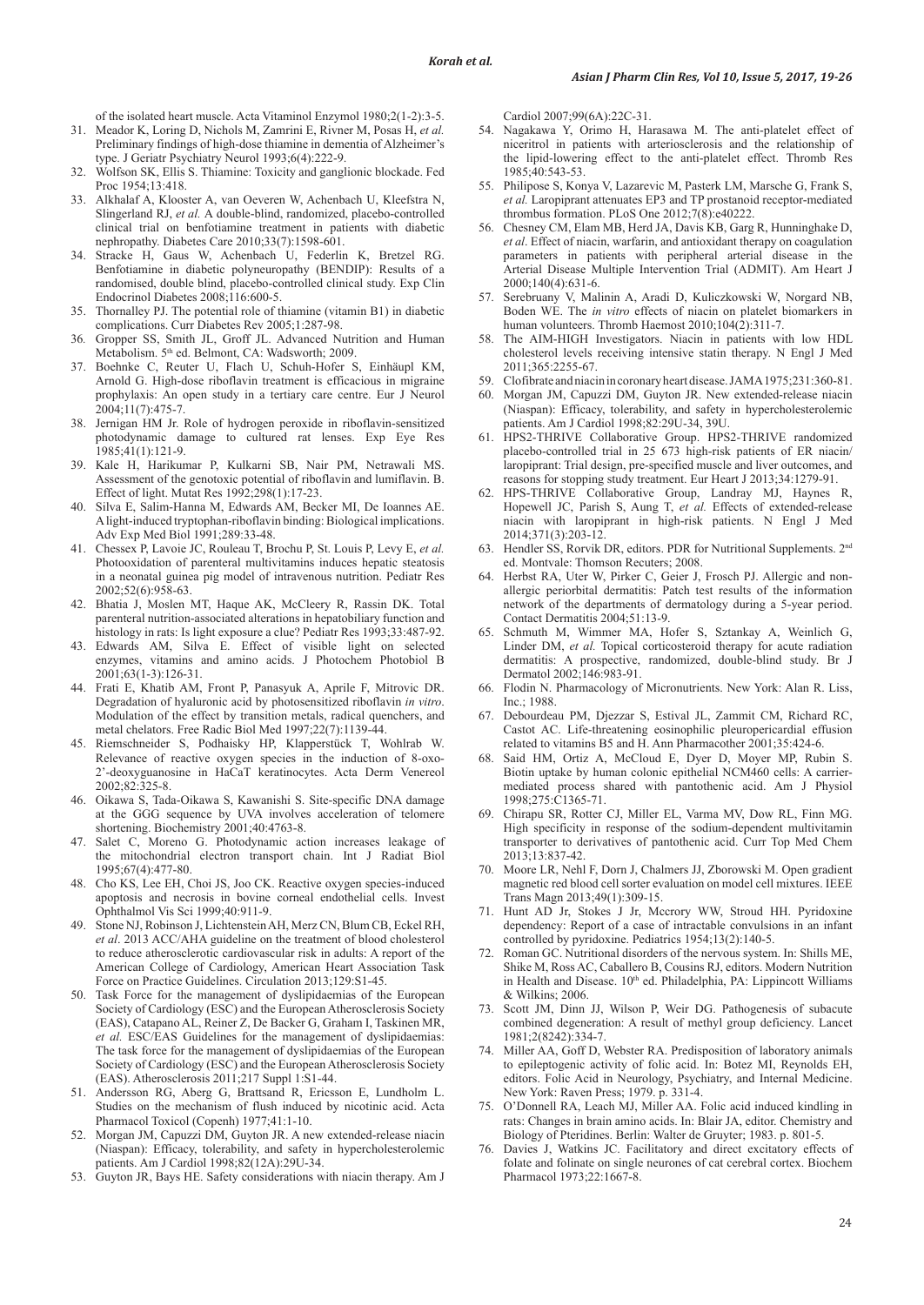- 77. Hill RG, Miller AA. Antagonism by folic acid of presynaptic inhibition in the rat cuneate nucleus. Br J Pharmacol 1974;50:425-7.
- 78. Hunter R, Barnes J, Oakeley HF, Matthews DM. Toxicity of folic acid given in pharmacological doses to healthy volunteers. Lancet  $1970 \cdot 1.61 - 3$
- 79. Bilwani F, Adil SN, Sheikh U, Humera A, Khurshid M. Anaphylactic Reaction after Intramuscular Injection of Cyanocobalamin (Vitamin B12): A Case Report. Karachi: Department of Pathology. The Aga Khan University Hospital; 2005.
- 80. de Blay F, Sager MF, Hirth C, Alt M, Chamouard P, Baumann R, *et al.* IGE-mediated reaction to hydroxocobalamin injection in patient with pernicious anaemia. Lancet 1992 20;339:1535-6.
- 81. Wulffele MG, Kooy A, Lehert P, Bets D, Ogterop JC, Borger van der Burg B, et al. Effects of short-term treatment with metformin on serum concentrations of homocysteine, folate and vitamin B12 in Type 2 diabetes mellitus: A ran-domised, placebo-controlled trial. J Intern Med 2004;254:455-63.
- 82. Meister A. Glutathione-ascorbic acid antioxidant system in animals. J Biol Chem 1994;269:9397-400.
- 83. Michels A, Frei B. Vitamin C. In: Caudill MA, Rogers M, editors. Biochemical, Physiological, and Molecular Aspects of Human Nutrition. 3rd ed. Philadelphia, PA: Saunders; 2012. p. 627-54.
- 84. Hardie LJ, Fletcher TC, Secombes CJ. The effect of dietary vitamin C on the immune response of the Atlantic salmon (*Salmo salar* L.). Aquaculture 1991;95(3-4):201-14.
- 85. Food and Nutrition Board, Institute of Medicine. Dietary reference intakes for vitamin C, vitamin E, selenium, and carotenoids. A Report of the Panel on Dietary Antioxidants and Related Compounds, Subcommittees on Upper Reference Levels of Nutrients and Interpretation and Uses of Dietary Reference Intakes, and the Standing Committee on the Scientific Evaluation of Dietary Reference Intakes. Washington, DC: National Academy Press; 2000.
- 86. Luo J, Shen L, Zheng D. Association between vitamin C intake and lung cancer: A dose-response meta-analysis. Sci Rep 2014;4:6161.
- 87. Ye Y, Li J, Yuan Z. Effect of antioxidant vitamin supplementation on cardiovascular outcomes: A meta-analysis of randomized controlled trials. PLoS One 2013;8(2):e56803.
- 88. Rosenbaum CC, O'Mathúna DP, Chavez M, Shields K. Antioxidants and antiinflammatory dietary supplements for osteoarthritis and rheumatoid arthritis. Altern Ther Health Med 2010;16(2):32-40.
- Cortés-Jofré M, Rueda JR, Corsini-Muñoz G, Fonseca-Cortés C, Caraballoso M, Bonfill Cosp X. Drugs for preventing lung cancer in healthy people. Cochrane Database Syst Rev 2012;10:CD002141.
- 90. Crichton GE, Bryan J, Murphy KJ. Dietary antioxidants, cognitive function and dementia – A systematic review. Plant Foods Hum Nutr 2013;68(3):279-92.
- 91. Li FJ, Shen L, Ji HF. Dietary intakes of vitamin E, vitamin C, and ß-carotene and risk of Alzheimer's disease: A meta-analysis. J Alzheimers Dis 2012;31(2):253-8.
- 92. Douglas RM, Hemilä H, Chalker E, Treacy B. Vitamin C for preventing and treating the common cold. Cochrane Database Syst Rev 2007;(3):CD000980.
- 93. Heimer KA, Hart AM, Martin LG, Rubio-Wallace S. Examining the evidence for the use of vitamin C in the prophylaxis and treatment of the common cold. J Am Acad Nurse Pract 2009;21(5):295-300.
- 94. Lalitha V, Korah MC, Sengottuvel S, Sivakumar T. Antidiabetic and antioxidant activity of resveratrol and Vitamin-C combination on streptozotocin induced diabetic rats. Int J Pharm Pharm Sci 2015;7(9):455-8.
- 95. Chylack LT Jr, Brown NP, Bron A, Hurst M, Köpcke W, Thien U, *et al.* The Roche European American Cataract Trial (REACT): A randomized clinical trial to investigate the efficacy of an oral antioxidant micronutrient mixture to slow progression of age-related cataract. Ophthalmic Epidemiol 2002;9(1):49-80.
- 96. Age-Related Eye Disease Study Research Group. A randomized, placebo-controlled, clinical trial of high-dose supplementation with vitamins C and E, beta carotene, and zinc for age-related macular degeneration and vision loss: AREDS Report No 8. Arch Ophthalmol 2001;119(10):1417-36.
- 97. Brown BG, Zhao XQ, Chait A, Fisher LD, Cheung MC, Morse,JS, *et al*. Simvastatin and niacin, antioxidant vitamins, or the combination for the prevention of coronary disease. N Engl J Med 2001;345(22):1583-92.
- 98. Sauberlich HE. Pharmacology of vitamin C. Annu Rev Nutr 1994;14:371-91.
- 99. Toxicological Evaluation of Some Food AdditivesIincluding Anticaking Agents, Antimicrobials, Antioxidants, Emulsifiers and Thickening Agents. World Health Organization. July 4; 1973. Available

from: http://www.inchem.org/documents/jecfa/jecmono/v05je01.

- 100. Heart Protection Study Collaborative Group. MRC/BHF Heart Protection Study of cholesterol-lowering therapy and of antioxidant vitamin supplementation in a wide range of patients at increased risk of coronary heart disease death: Early safety and efficacy experience. Eur Heart J 1999;20:725-41.
- 101. Fleming DJ, Tucker KL, Jacques PF, Dallal GE, Wilson PW, Wood RJ. Dietary factors associated with the risk of high iron stores in the elderly Framingham Heart Study cohort. Am J Clin Nutr 2002;76(6):1375-84.
- 102. Cook JD, Reddy MB. Effect of ascorbic acid intake on nonheme-iron absorption from a complete diet. Am J Clin Nutr 2001;73(1):93-8.
- 103. Sano M, Ernesto C, Thomas RG, Klauber MR, Schafer K, Grundman M, *et al.* A controlled trial of selegiline, alpha-tocopherol, or both as treatment for Alzheimer's disease. The Alzheimer's Disease Cooperative Study. N Engl J Med 1997;336(17):1216-22.
- 104. Rivers JM. Safety of high-level vitamin C ingestion. Int J Vitam Nutr Res Suppl 1989;30:95-102.
- 105. Diplock AT. Safety of antioxidant vitamins and beta-carotene. Am J Clin Nutr 1995;62 6 Suppl:1510S-6.
- 106. Balcke P, Schmidt P, Zazgornik J, Kopsa H, Haubenstock A. Ascorbic acid aggravates secondary hyperoxalemia in patients on chronic hemodialysis. Ann Intern Med 1984:101:344-5.
- 107. Curhan GC, Willett WC, Rimm EB, Stampfer MJ. A prospective study of the intake of vitamins C and B6, and the risk of kidney stones in men. J Urol 1996;155(6):1847-51.
- 108. Hathcock JN. Vitamins and minerals: Efficacy and safety. Am J Clin Nutr 1997;66(2):427-37.
- 109. Hoffer A. Ascorbic acid and kidney stones. Can Med Assoc J 1985;132:320.
- 110. Mashour S, Turner JF Jr, Merrell R. Acute renal failure, oxalosis, and vitamin C supplementation: A case report and review of the literature. Chest 2000;118(2):561-3.
- 111. Stein HB, Hasan A, Fox IH. Ascorbic acid-induced uricosuria. A consequency of megavitamin therapy. Ann Intern Med 1976;84(4):385-8.
- 112. Levine M, Conry-Cantilena C, Wang Y, Welch RW, Washko PW, Dhariwal KR, *et al.* Vitamin C pharmacokinetics in healthy volunteers: Evidence for a recommended dietary allowance. Proc Natl Acad Sci U S A 1996;93(8):3704-9.
- 113. Ovcharov R, Todorov S. The effect of vitamin C on the estrus cycle and embryogenesis of rats. Akush Ginekol (Sofiia) 1974;13(3):191-5.
- 114. Balion C, Griffith LE, Strifler L, Henderson M, Patterson C, Heckman G, *et al.* Vitamin D, cognition, and dementia: A systematic review and meta-analysis. Neurology 2012;79:1397-405.
- 115. Annweiler C, Llewellyn DJ, Beauchet O. Low serum vitamin D concentrations in Alzheimer's disease: A systematic review and meta-analysis. J Alzheimers Dis 2013;33(3):659-74.
- 116. Annweiler C, Montero-Odasso M, Llewellyn DJ, Richard-Devantoy S, Duque G, Beauchet O. Meta-analysis of memory and executive dysfunctions in relation to vitamin D. JAlzheimers Dis 2013;37:147-71.
- 117. Dursun E, Gezen-Ak D, Yilmazer S. A novel perspectivefor Alzheimer's disease: Vitamin D receptor suppression byamyloid-b and preventing the amyloid-b induced alterations by Vitamin D in cortical neurons. J Alzheimers Dis 2011;23:207-19.
- 118. Abbas RS, Abdulridha MK, Shafek MA. Clinical evaluation of potential anti-inflammatory effect of vitamin d3 adjuvant therapy for chronic asthma in Iraqi patients. Int J Pharm Pharm Sci 2017;9(1):139-44.
- 119. Available from: http://www.mayoclinic.org/healthy-lifestyle/nutritionand-healthy-eating/expert answers/vitamin-d-toxicity/faq-20058108.
- 120. Brøndum-Jacobsen P, Nordestgaard BG, Schnohr P, Benn M 25-hydroxyvitamin D and symptomatic ischemic stroke: An original study and meta-analysis. Ann Neurol 2013;73:38-47.
- 121. Dionne JM, Abitbol CL, Flynn JT. Hypertension in infancy: Diagnosis, management and outcome. Pediatr Nephrol 2012;27(1):17-32.
- 122. Hsu JJ, Tintut Y, Demer LL. Vitamin D and osteogenic differentiation in the artery wall. Clin J Am Soc Nephrol 2008;3(5):1542-7.
- 123. Tuohimaa P. Vitamin D and aging. J Steroid Biochem Mol Biol 2009;114(1-2):78-84.
- 124. Keisala T, Minasyan A, Lou YR, Zou J, Kalueff AV, Pyykkö I, *et al.* Premature aging in vitamin D receptor mutant mice. J Steroid Biochem Mol Biol 2009;115(3-5):91-7.
- 125. Available from: http://www.drugs.com/sfx/vitamin-d3-side-effects.
- 126. Available from: http://www.livestrong.com/article/281042-negativeside-effects-of-taking-vitamin-d-supplements.
- 127. Brigelius-Flohé R, Traber MG. Vitamin E: Function and metabolism. FASEB J 1999;13(10):1145-55.